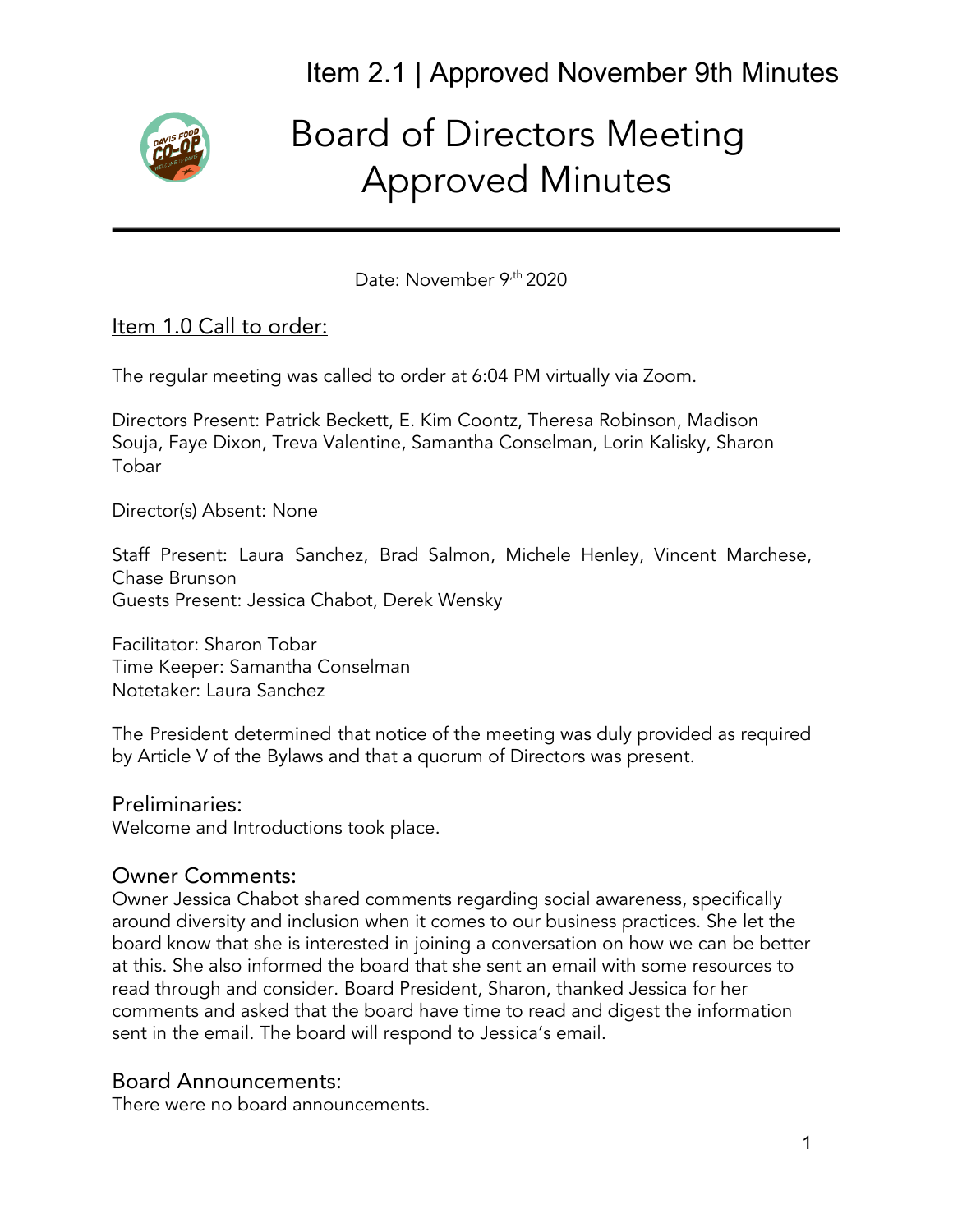# Agenda Review:

Following items were added to the agenda, Item 5.8- Owner Engagement Chair Discussion was added to New Business.

Samantha made a motion to accept the addition of item 5.8 to the agenda. Treva seconded the motion. The motion passed unanimously.

#### Item 2.0 - Consent Calendar

Samantha moved to approve the Consent Calendar, Patrick seconded. The motion passed unanimously.

Item 2.1 - Approve October Minutes

Item 2.2 – Attendance Report

Item 2.3 - Committee and Task Force Reports

Item 2.4- Green Calendar

Item 2.5 - Board Correspondence Report

Item 3.0 – Decisions - Old Business

# <u>Item 3.0 – President's Update</u>

Sharon shared that Brad would work on a 10 year Plan along with the findings of the Reserve Study.

Sharon confirmed that the General Manager Evaluation would be in December. Laura will submit a self-evaluation to the Board to review.

NDA is still being worked on. Sharon has been working with a Co-op lawyer to help put the necessary document in place.

An update on the ABC Corporate update was given.

# Item 3.1- GM Search Update

Sharon gave an update on the GM Search process. Initially there were three candidates scheduled for interviews, but one candidate withdrew due to a job offer elsewhere. There was discussion how the information from the staff survey would be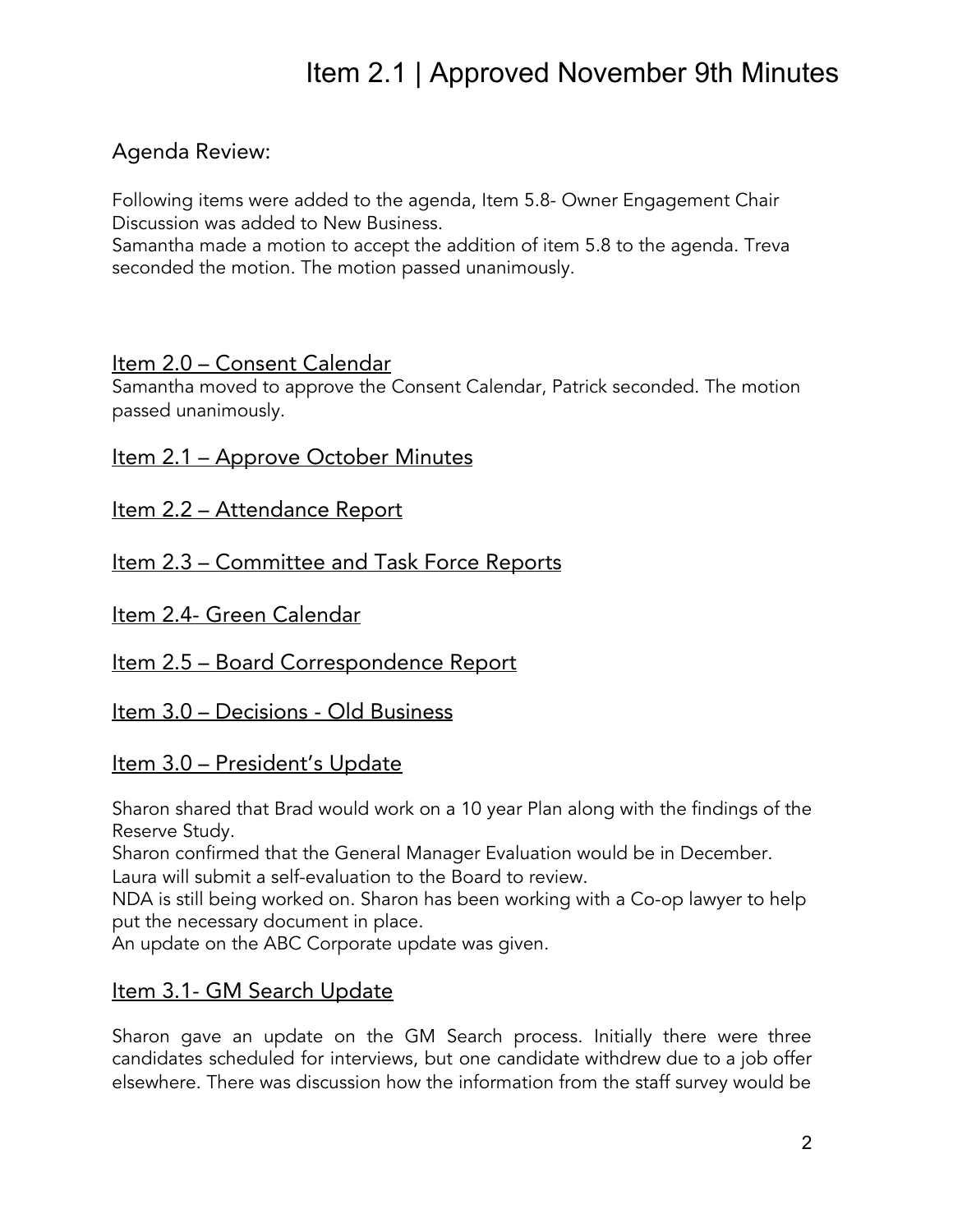used in the process. Sharon also noted that William from NCG will be part of the hiring process.

### Item 3.2- PPP Loan Update

Brad shared that there are no new updates on PPP loan forgiveness process.

### Item 4.0- Presentation-Beer, Wine and Spirits

Staff member, Chase Brunson presented on the state of his department.

### Break: The directors adjourned for break from 7:22 pm to 7:37pm

#### Item 5.0 Decision- New Business

#### Item 5.1- GM Monitoring- B1 Financial Condition

Laura reviewed Policy B1, Financial Condition. She noted that two items in the policy were marked as partial compliance. She noted that for subset 5, member equity is growing however she would like to continue to focus on new members joining the co-op as the number declined compared to last year. Subset 14 was also marked partial compliance as the store is currently undergoing an audit by Wegner and does not have the results of that audit. All other subsets were presented as fully complaint.

Kim moved to approve the B1 Financial Condition Policy, Faye seconded. The motion passed unanimously.

#### Item 5.2 B9: Emergency GM Succession

Laura presented the compliance report for policy B9, Emergency GM Succession. She named Marketing Manager, Vincent Marchese as her successor should the need arise.

Samantha moved to approve Policy B9 Emergency GM Succession, Treva seconded. The motion passed unanimously.

# Item 5.3 – Employee Engagement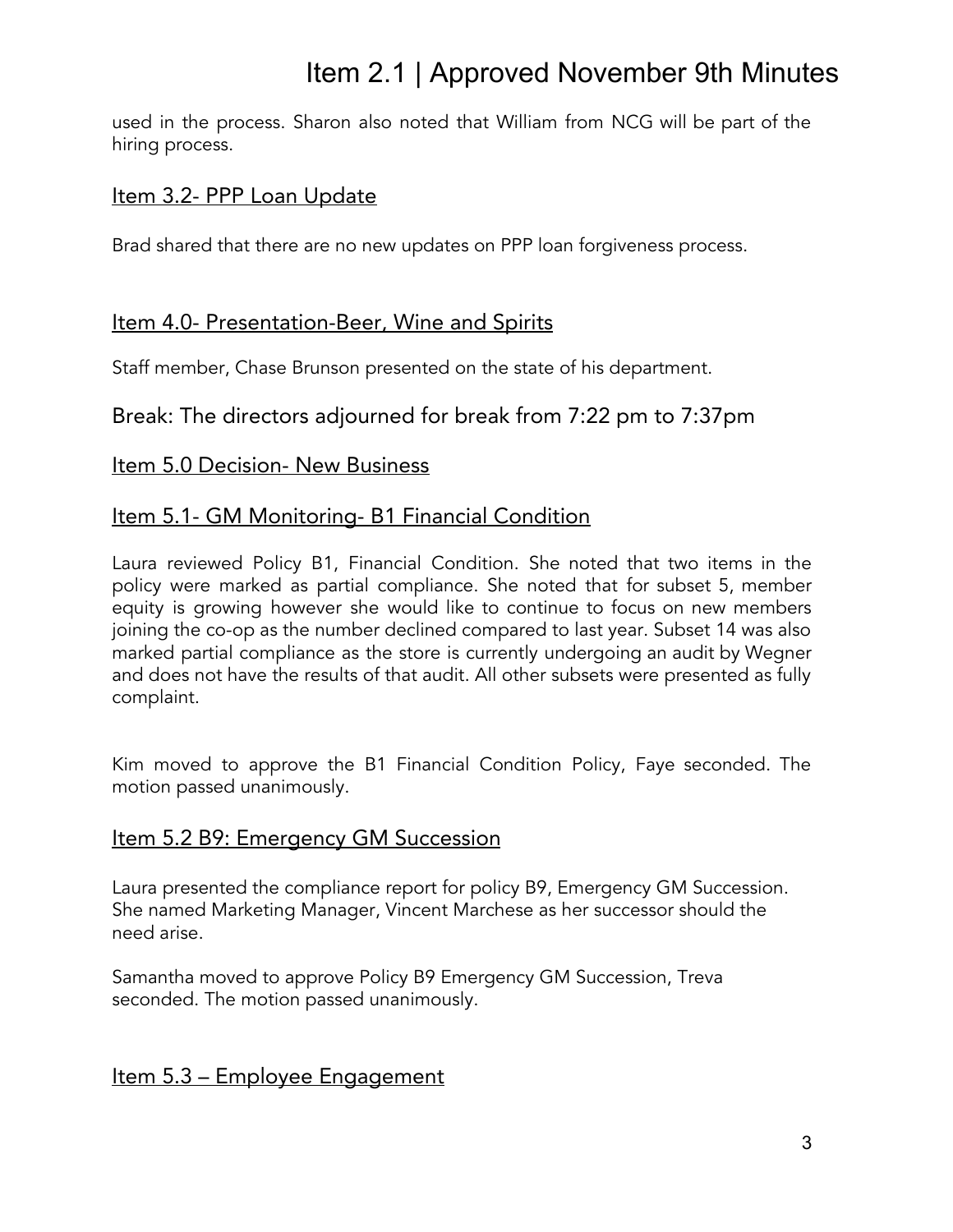Treva gave an update on the Employee Engagement meeting the board held on October 22<sup>nd</sup> and October 29<sup>th</sup>. The board discussed the possibility of attempting to do this closer to the Annual Meeting. This would give staff members an overview of how the store did and what the Co-op has planned. Sharon suggested that the board attend an all staff meeting, if the GM decides to hold a meeting.

#### Item 5.4- Election Calendar

Samantha reviewed the Spring Elections Calendar. Key dates were highlighted in the review. It was noted that an advisory vote would be done this year.

It is proposed that of the 4 open seats, 3 would be open for election and 1 seat would be appointed by the board. The 1 seat that is open is only for a one year term. The board must have a majority vote for reappointing per the Bylaws.

Kim moved to accept the Elections Calendar and plan, Theresa seconded. The motion passed unanimously.

#### Item 5.5 – Governance Committee Recommendations

The Governance Committee presented their proposal of new GM Monitoring. The board discussed this new way would replace the old Operations Report and the policy reporting. The board all agreed that the policies still exist but the new quarterly reports asked for specific items that encompass what the policies hold. The board also agreed that at any point in time they could request a specific policy to be reported on if they felt it necessary.

Samantha made a motion to adopt new GM Monitoring and cease policy monitoring as we have done it in the past for the time being, Treva seconded. The motion passed unanimously.

#### Item 5.6-Policy Monitoring C3: Board Meeting

The Board reviewed the Board Meeting survey.

#### Item 5.6b-Policy Monitoring C4: Agenda Planning

The Board reviewed the results from the Agenda Planning survey.

#### Item 5.7- Policy Monitoring C6: Officers